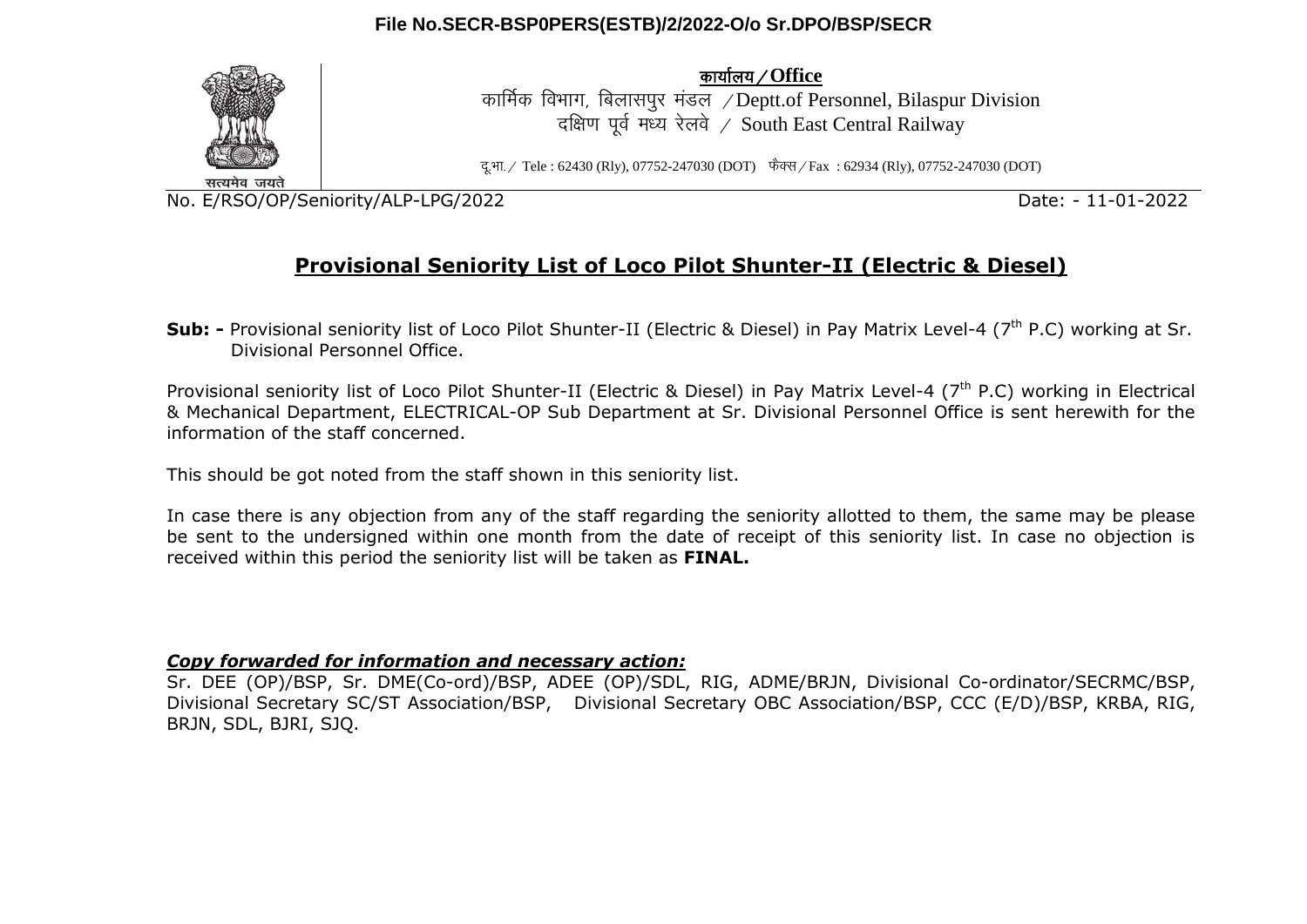## **South East Central Railway**

Divisioanl Office Personnel Department Bilaspur-495004

#### **PROVISIONAL SENIORITY LIST OF EMPLOYEE(S) FOR LOCO PILOT SHUNTER-II (Electric & Diesel) as on 01-01-2022**

| Department:  | ECHANICAL<br>$\overline{\phantom{a}}$<br>--<br>I RIC.<br>AL<br>MEL<br>$\mathbf{u}$<br>- - | Department<br>Sub | <b>HANICAL</b><br>OP.<br><b>MEC'</b><br>7 R L'<br>AL<br>$\overline{\phantom{0}}$<br>α |
|--------------|-------------------------------------------------------------------------------------------|-------------------|---------------------------------------------------------------------------------------|
| Designation: | $\mathcal{L}$<br>SHUNTER-II<br>$\cdots \cap \cap \cap$<br>DTI<br>'ILU<br>UUJ.             | Grade<br>۔alarvد  | コハロ<br>-- - - -                                                                       |

| Division<br> | Unit<br>ыш      | ∖anction<br>vpe<br>הכ | <u>.</u><br>`*renath<br>$   -$ |
|--------------|-----------------|-----------------------|--------------------------------|
| <b>BSP</b>   | $- - -$<br>---- | --                    | ັ                              |

| <b>EMPLOYEE DETAILS</b> |                |                        |                                   |                    |            |             |                  |                       |                       |                          |                  |                   |                |
|-------------------------|----------------|------------------------|-----------------------------------|--------------------|------------|-------------|------------------|-----------------------|-----------------------|--------------------------|------------------|-------------------|----------------|
| <b>Seniority</b><br>No. | Ref. No.       | PF No/NSP<br><b>No</b> | Name (Sri/Smt)                    | <b>Designation</b> | Comm.      | <b>STN</b>  | <b>Bill Unit</b> | D/Birth               | D/Apptt.              | <b>Initial</b><br>Desig. | Date of<br>Prom. | <b>Panel Date</b> | <b>Remarks</b> |
| 1                       | 1              |                        | 39207051499 SURENDRA KUMAR        | LP SHUNTER II      | SC         | <b>BSP</b>  | 3402167          |                       | 12/02/1967 11/01/1997 |                          |                  | 24/01/2020        |                |
| 2                       | $\overline{2}$ |                        | 39210AB0223 SANTOSH KUMAR         | LP SHUNTER II      | <b>OBC</b> | <b>KRBA</b> | 3402203          |                       | 06/09/1982 25/05/2010 |                          |                  | 24/01/2020        |                |
| 3                       | 3              | 39207957610            | PURUSHOTTAM KUMAR<br><b>SIDAR</b> | LP SHUNTER II      | <b>ST</b>  | <b>BSP</b>  | 3402167          | 01/02/1973 11/07/1997 |                       |                          |                  | 24/01/2020        |                |
| 4                       | $\overline{4}$ | 39211AB0853 AMIT KUMAR |                                   | LP SHUNTER II      | <b>OBC</b> | <b>BSP</b>  | 3402167          |                       | 14/05/1983 03/11/2011 |                          |                  | 24/01/2020        |                |
| 5                       | 5              |                        | 39211AB0842 SATISH KUMAR YADAV    | LP SHUNTER II      | <b>OBC</b> | <b>BSP</b>  | 3402167          |                       | 09/12/1987 09/11/2011 |                          |                  | 24/01/2020        |                |
| 6                       | 6              | 39211AB0840 RAJ KUMAR  |                                   | LP SHUNTER II      | <b>SC</b>  | <b>BSP</b>  | 3402167          |                       | 27/05/1981 09/11/2011 |                          |                  | 24/01/2020        |                |
| 7                       | $\overline{7}$ |                        | 39211AB0959 KISHOR KUMAR SINGH    | LP SHUNTER II      | <b>OBC</b> | <b>BSP</b>  | 3402167          |                       | 04/11/1983 15/11/2011 |                          |                  | 24/01/2020        |                |
| 8                       | 8              |                        | 39211AB0953 PRAVEEN KUMAR SAHU    | LP SHUNTER II      | <b>OBC</b> | <b>BSP</b>  | 3402167          |                       | 14/09/1978 15/11/2011 |                          |                  | 24/01/2020        |                |
| 9                       | 9              |                        | 39211AB0723 CHANDAN KUMAR         | LP SHUNTER II      | <b>OBC</b> | <b>KRBA</b> | 3402203          |                       | 13/02/1989 21/11/2011 |                          |                  | 24/01/2020        |                |
| 10                      | 10             |                        | 39211AB0726 PRIYARANJAN KUMAR     | LP SHUNTER II      | <b>OBC</b> | <b>KRBA</b> | 3402203          |                       | 10/12/1987 21/11/2011 |                          |                  | 24/01/2020        |                |
| 11                      | 11             |                        | 39211AB0778 UTTAM PRATAP SINGH    | LP SHUNTER II      | <b>ST</b>  | <b>BSP</b>  | 3402167          |                       | 27/11/1985 30/11/2011 |                          |                  | 24/01/2020        |                |
| 12                      | 12             |                        | 39207955730 BHOLA RAM GHRITLAHRE  | LP SHUNTER II      | SC         | <b>BSP</b>  | 3402167          | 05/05/1976 05/03/2002 |                       |                          |                  | 24/01/2020        |                |